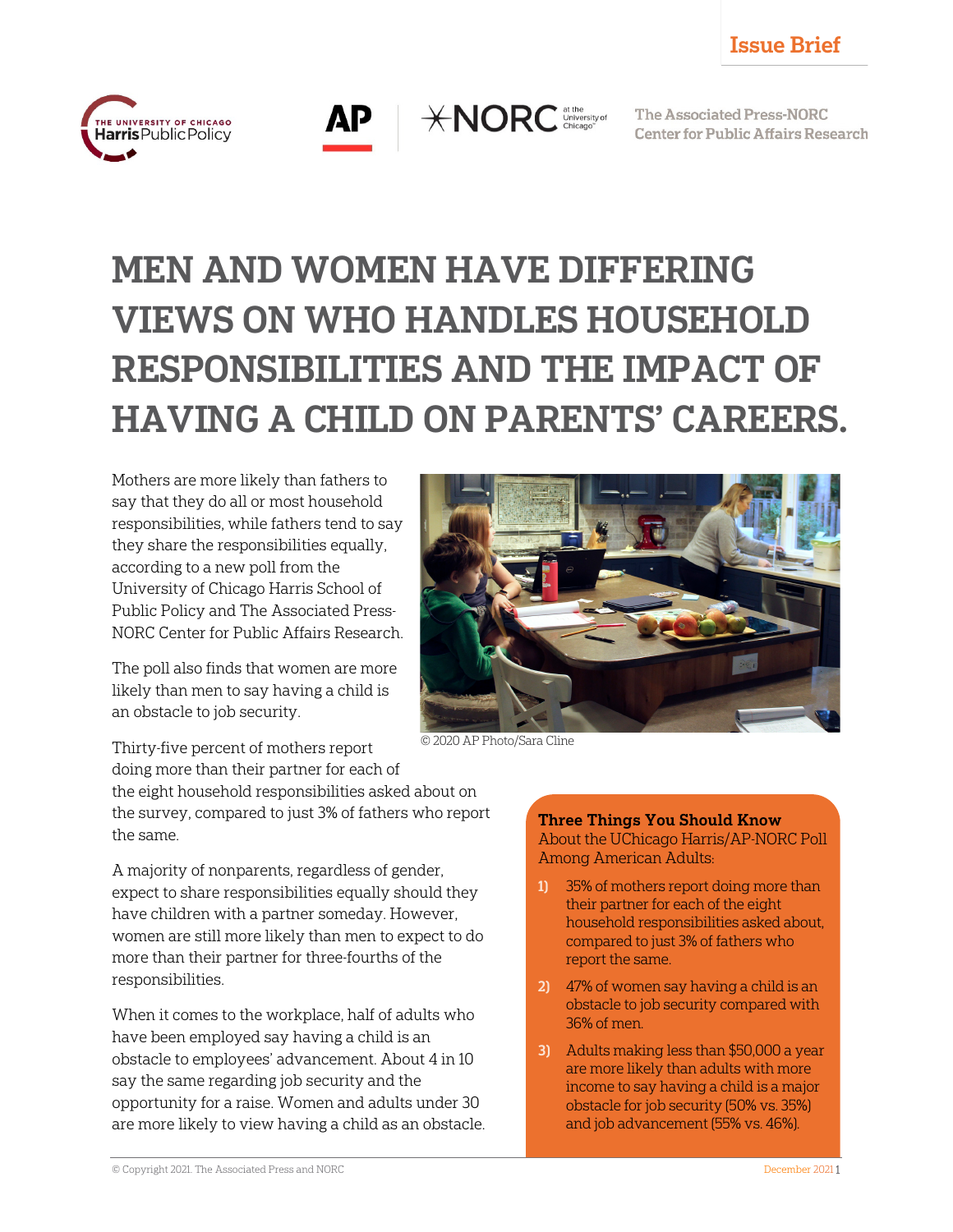To manage work and personal lives, 66% of adults have chosen a job with a schedule that allows them to manage their other responsibilities, and 68% get support from friends or family.

The survey finds that among parents and nonparents, the top factors when considering having a child are a stable partner and a secure job.

The nationwide poll was conducted by the University of Chicago Harris School of Public Policy and The Associated Press-NORC Center for Public Affairs Research from October 7 to October 11, 2021, using AmeriSpeak®, the probability-based panel of NORC at the University of Chicago. Online and telephone interviews using landlines and cell phones were conducted with 1,054 adults. The margin of sampling error is +/- 4.0 percentage points.

Other key findings from the study include:

- 43% of adults without a college degree say having a child is an obstacle to getting a raise, while 32% of adults with a college degree say the same.
- Parents are more likely than nonparents to have chosen a job with a schedule to manage their personal responsibilities, spend less time at their job to focus on friends or family, and to have made sure they have the support of friends or family.
- Women are more likely than men to have chosen a job with a schedule that lets them manage personal responsibilities (70% vs. 61%) and make sure they have the support of friends or family (73% vs. 64%).
- 74% of Americans without children say having enough savings is an extremely or very important factor when thinking about their decision whether to have children, compared to 59% of parents who say it was important.
- Women are more likely than men to say flexibility at work is extremely or very important when thinking about whether to have a child (74% vs. 66%).

# MOTHERS REPORT THAT THEY TAKE ON MORE HOUSEHOLD RESPONSIBILITIES THAN THEIR PARTNER, WHILE FATHERS SAY THEY SHARE RESPONSIBILITIES EQUALLY.

When it comes to raising children, men and women have different perspectives on the division of household labor.

Among parents, mothers are more likely to say that they do all or most of the household responsibilities. In contrast, fathers are more likely to say that they share responsibilities equally with their partner or that their partner does more. This is true both for parents thinking about their current responsibilities and parents whose children are 18 or older thinking about what they did when raising younger children.

And 35% of mothers report doing more than their partner for each of the eight household responsibilities listed on the survey, compared to just 3% of fathers who say the same.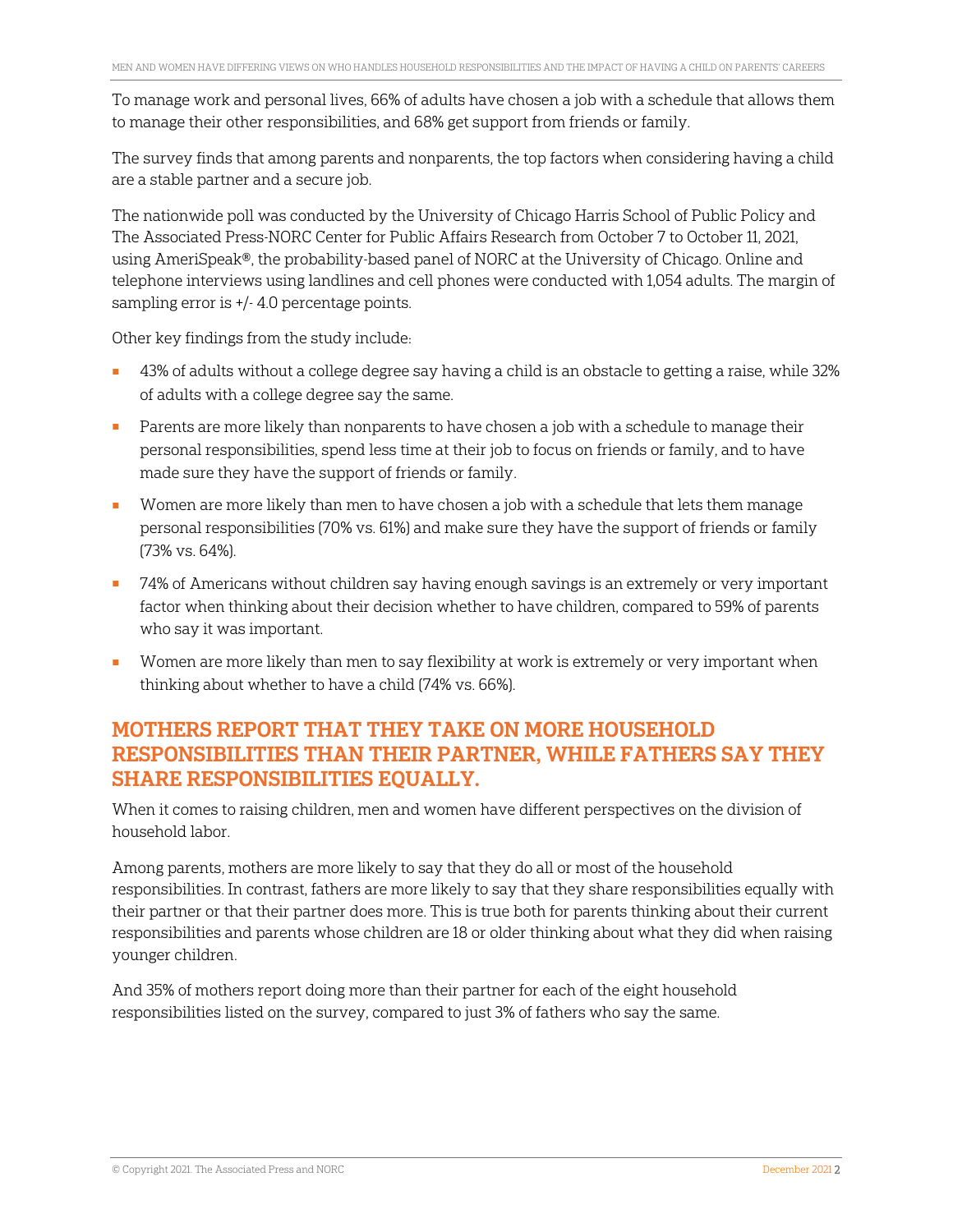



A majority of men and women without children expect to share household labor equally should they have children with a partner someday. However, even among nonparents, women expect to do more than their partner for all responsibilities other than providing transportation and emotional support. Men are more likely to say that their partner would do more.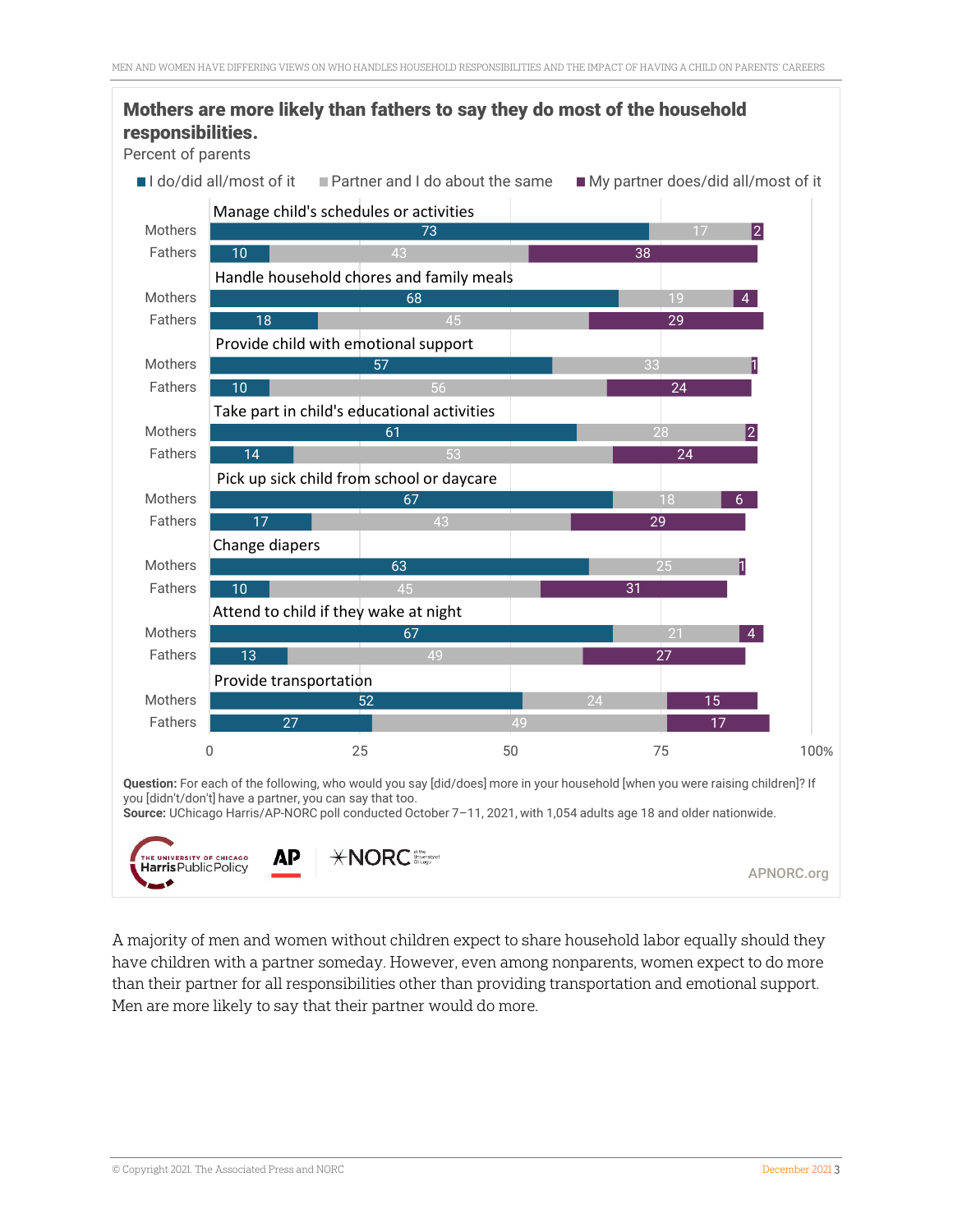#### Among nonparents, women are more likely than men to say they expect to do most of the household responsibilities.

Percent of nonparents

I would do all/most of it Partner and I would do about the same  $\blacksquare$  My partner would do all/most of it



Although women expect to do more in their household, Americans without children are still more optimistic that they would share responsibilities equally with a partner than what parents report.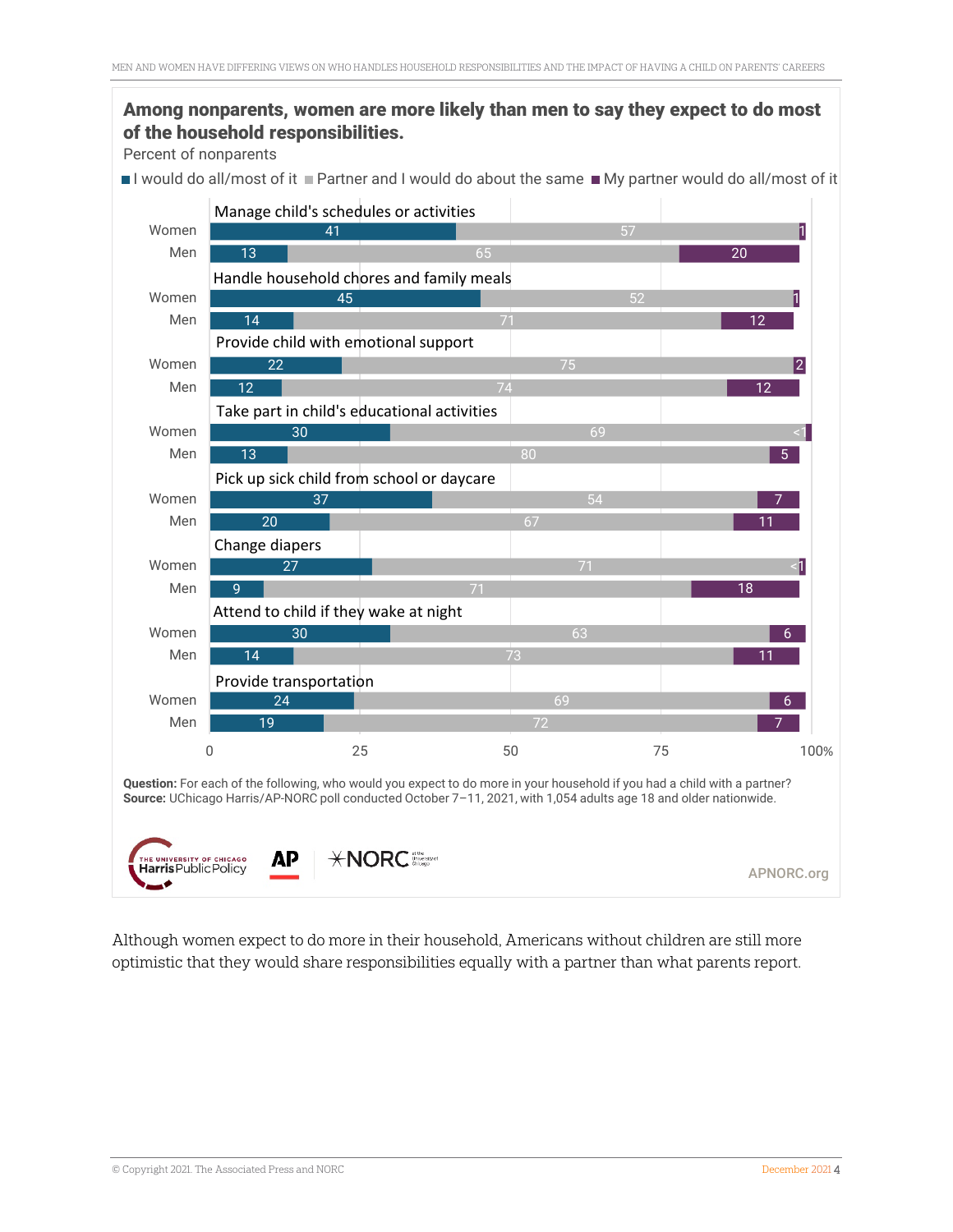#### 22 40 22 42 18 38 29 43 21 39 17 35 29 45 27 43 70 36 68  $34$ 30 74  $1<sup>1</sup>$ 44 62  $29$ 7 16 9 14 9 15  $\overline{q}$ 17 3 12 7 12 7 16 11 19 0 25 50 75 100 **Nonparents** Parents Nonparents Parents Nonparents Parents **Nonparents** Parents Nonparents Parents Nonparents Parents **Nonparents** Parents Nonparents Parents I do/did/would do more I Partner and I do/did/would do about the same I Partner does/did/would do more Nonparents are more optimistic that they will share responsibilities equally with their partner than what parents report. Percent of adults 100% Provide transportation Attend to child if they wake at night Change diapers Pick up sick child from school or daycare Take part in child's educational activities Provide child with emotional support Handle household chores and family meals Manage child's schedules or activities

**Question:** For each of the following, who would you say [did/does] more in your household [when you were raising children]? If you [didn't/don't] have a partner, you can say that too.

**Question:** For each of the following, who would you expect to do more in your household if you had a child with a partner? **Source:** UChicago Harris/AP-NORC poll conducted October 7–11, 2021, with 1,054 adults age 18 and older nationwide.



**XNORC** 

APNORC.org

© Copyright 2021. The Associated Press and NORC December 2021 5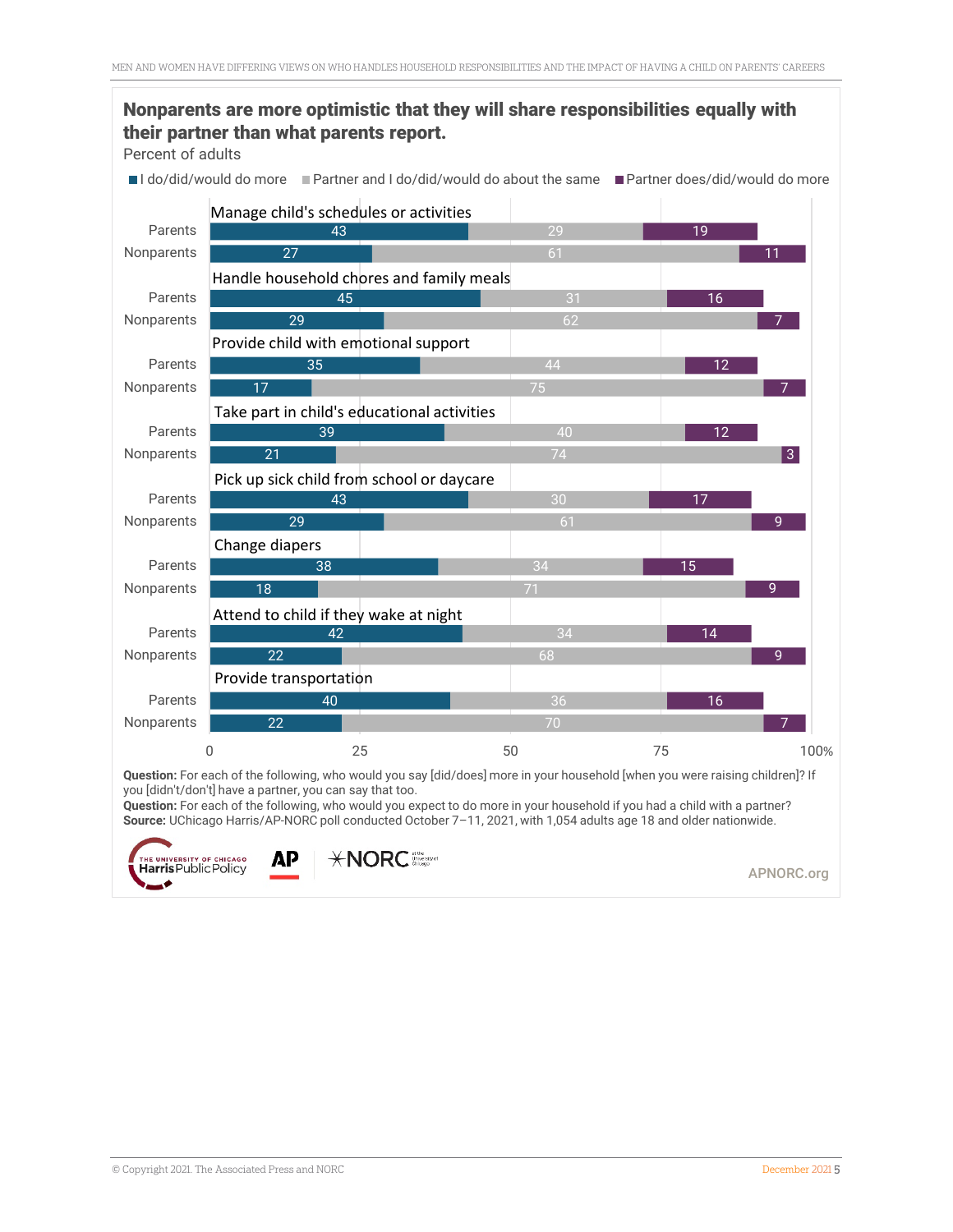### MANY AMERICANS SAY HAVING A CHILD IS AN OBSTACLE FOR PARENTS' JOB SECURITY AND ADVANCEMENT.

Although a majority of American adults are parents, many report that having a child is an obstacle in the workplace. About half of adults who are currently employed view having a child as an obstacle to employees' opportunity for advancement. About 4 in 10 say the same regarding job security, the opportunity for a raise, and relationships with coworkers.

There are also no significant differences in opinions about the impact of children on parents' careers between currently employed and formerly employed Americans.



Among all adults who are currently employed or have been employed, men are less likely than women to say having a child is an obstacle to job security, job advancement, and relationships with coworkers. Adults under 30 are also more likely than older adults to report having a child is an obstacle.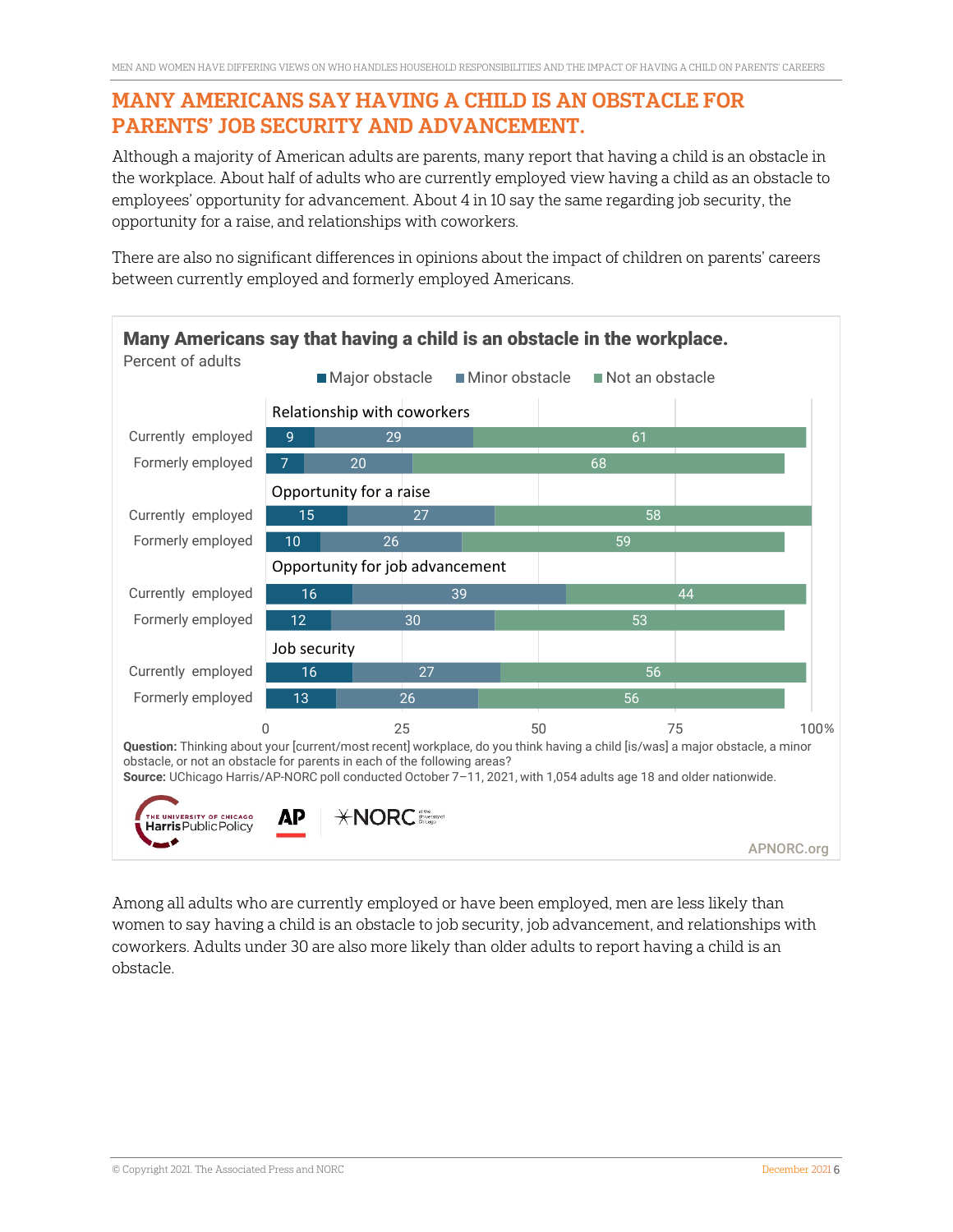

Socioeconomic differences emerge in terms of the impact of a child on parents' careers. Forty-three percent of adults without a college degree view having a child as an obstacle to getting a raise, including 15% who say it is a major obstacle. Just 32% of adults with a college degree say it is an obstacle.

Adults making less than \$50,000 a year are more likely than higher-income adults to say having a child is an obstacle to job security (50% vs. 35%) and job advancement (55% vs. 46%).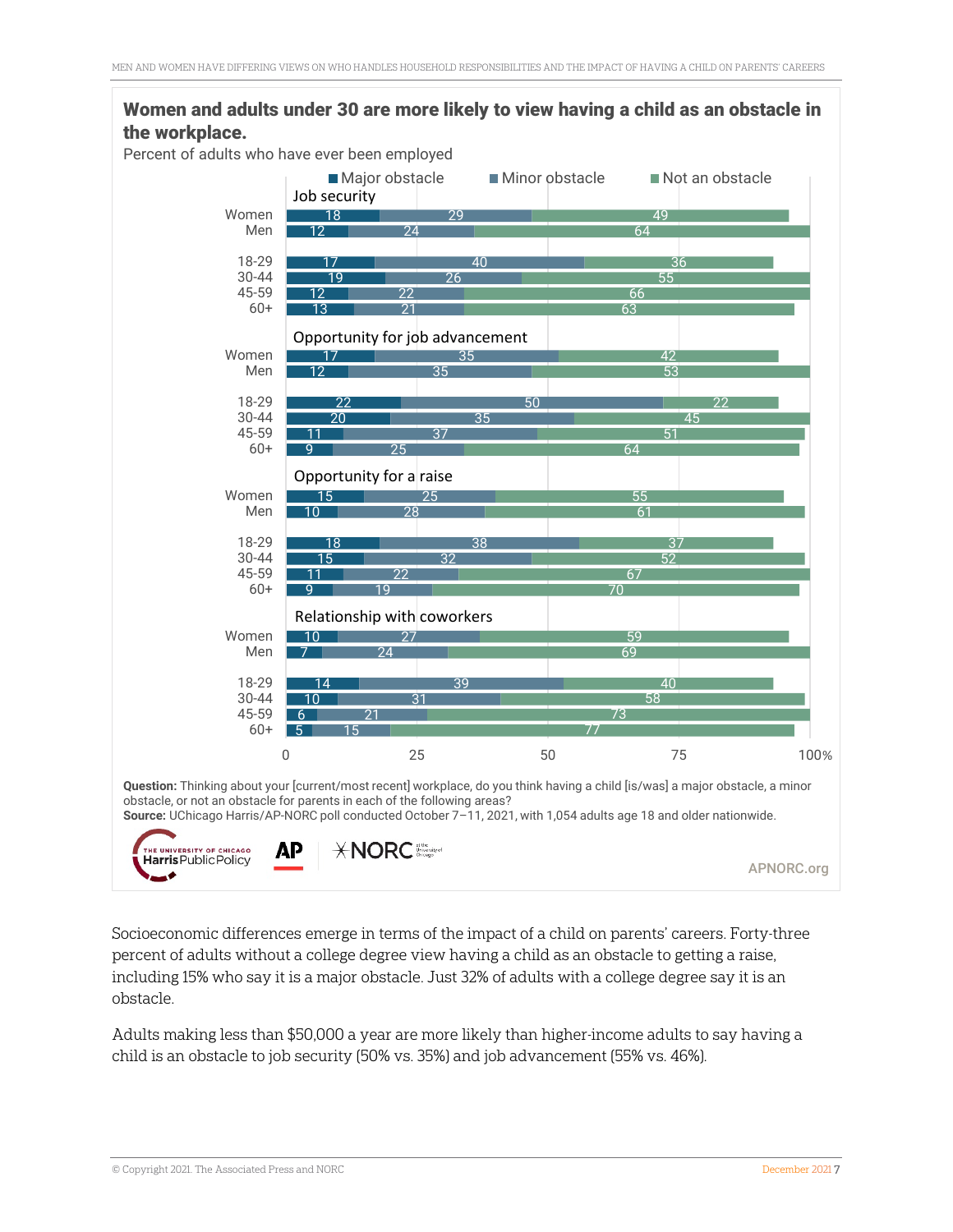#### MOST AMERICANS HAVE TAKEN STEPS TO MANAGE THE BALANCE BETWEEN WORK AND PERSONAL RESPONSIBILITIES.

To manage the balance between work and personal lives, two-thirds of adults have chosen a job with a schedule that lets them manage their other responsibilities and have made sure they have support from friends or family. Half have spent less time with their friends or family to focus on their job, and half have spent less time at their job to focus on friends and family.



Parents are more likely than nonparents to have chosen a job with a schedule that lets them manage their personal responsibilities, spend less time at their job to focus on friends or family, and make sure they had the support of friends or family.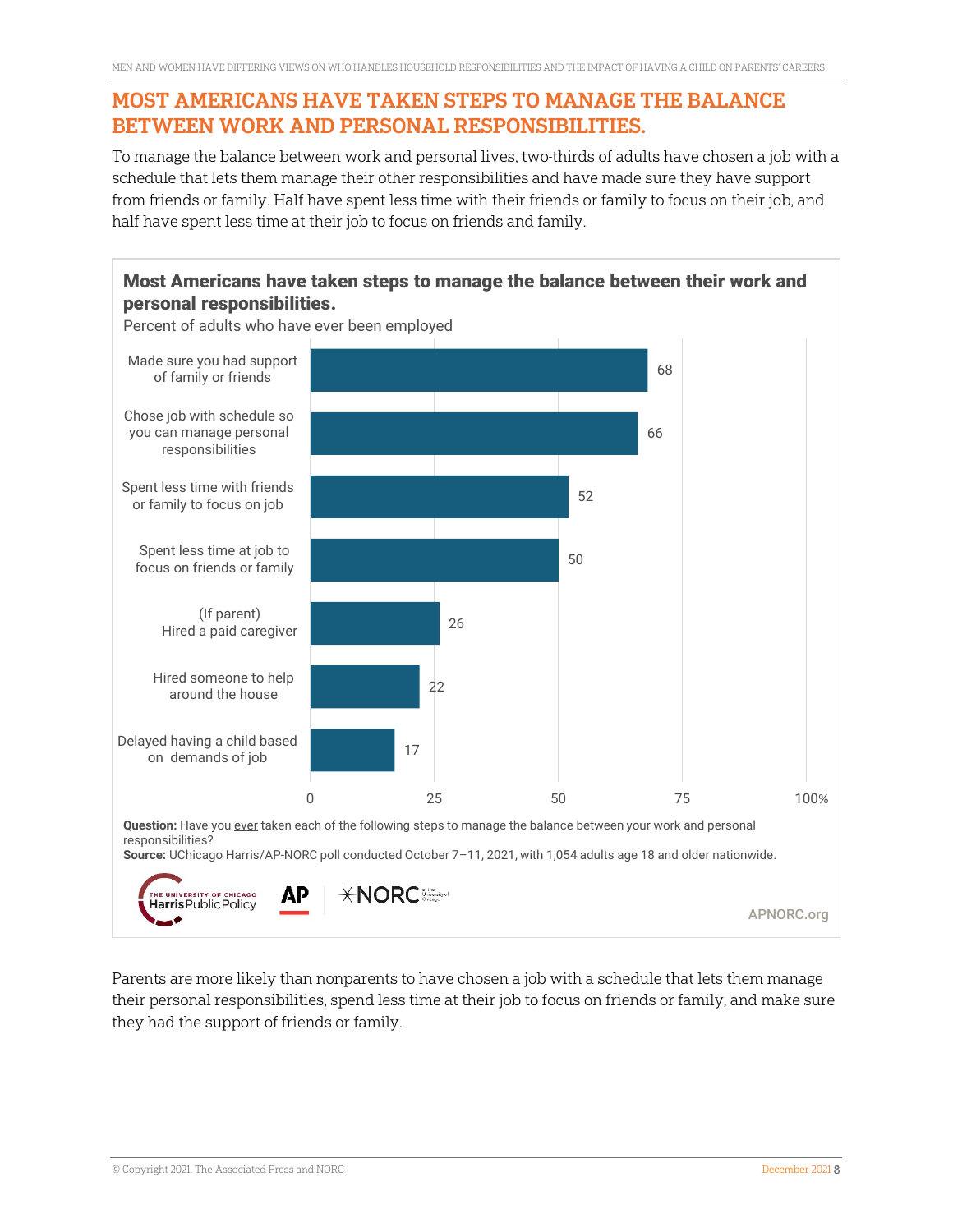

Women are more likely than men to have chosen a job with a schedule that allows them to manage their personal responsibilities (70% vs. 61%) and made sure they had the support of friends or family (73% vs. 64%).

Adults with a college degree are more likely than those without a degree to have spent less time with friends or family to focus on their job, spent less time at their job to focus on friends or family, delayed having a child, hired someone to help around the house, and hired a paid caregiver.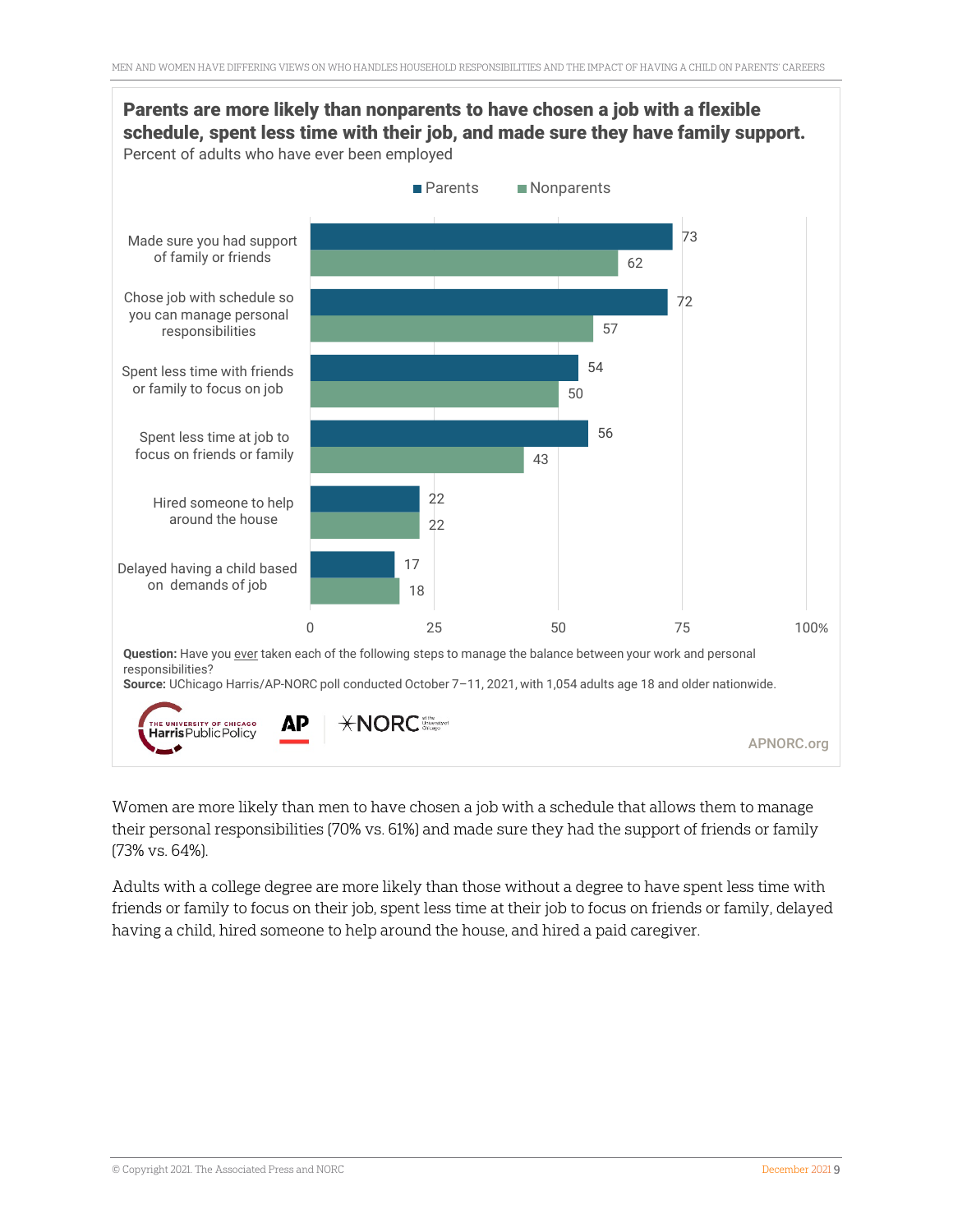

Among the 41% of Americans who are not parents, 38% are considering or have considered having a child someday. Of Americans who are considering having a child someday, nearly a quarter (24%) say they have delayed having a child based on the demands of a job.

# WHEN CONSIDERING WHETHER TO HAVE A CHILD, BOTH PARENTS AND NONPARENTS SAY IMPORTANT FACTORS INCLUDE HAVING A STABLE PARTNER AND A SECURE JOB.

Americans consider a variety of factors when deciding whether to have a child. Both parents and nonparents say having a stable partner and a secure job are the top reasons behind their decisions. Nonparents, however, are more likely than parents to say savings are important when thinking about whether to have a child (74% vs. 59%).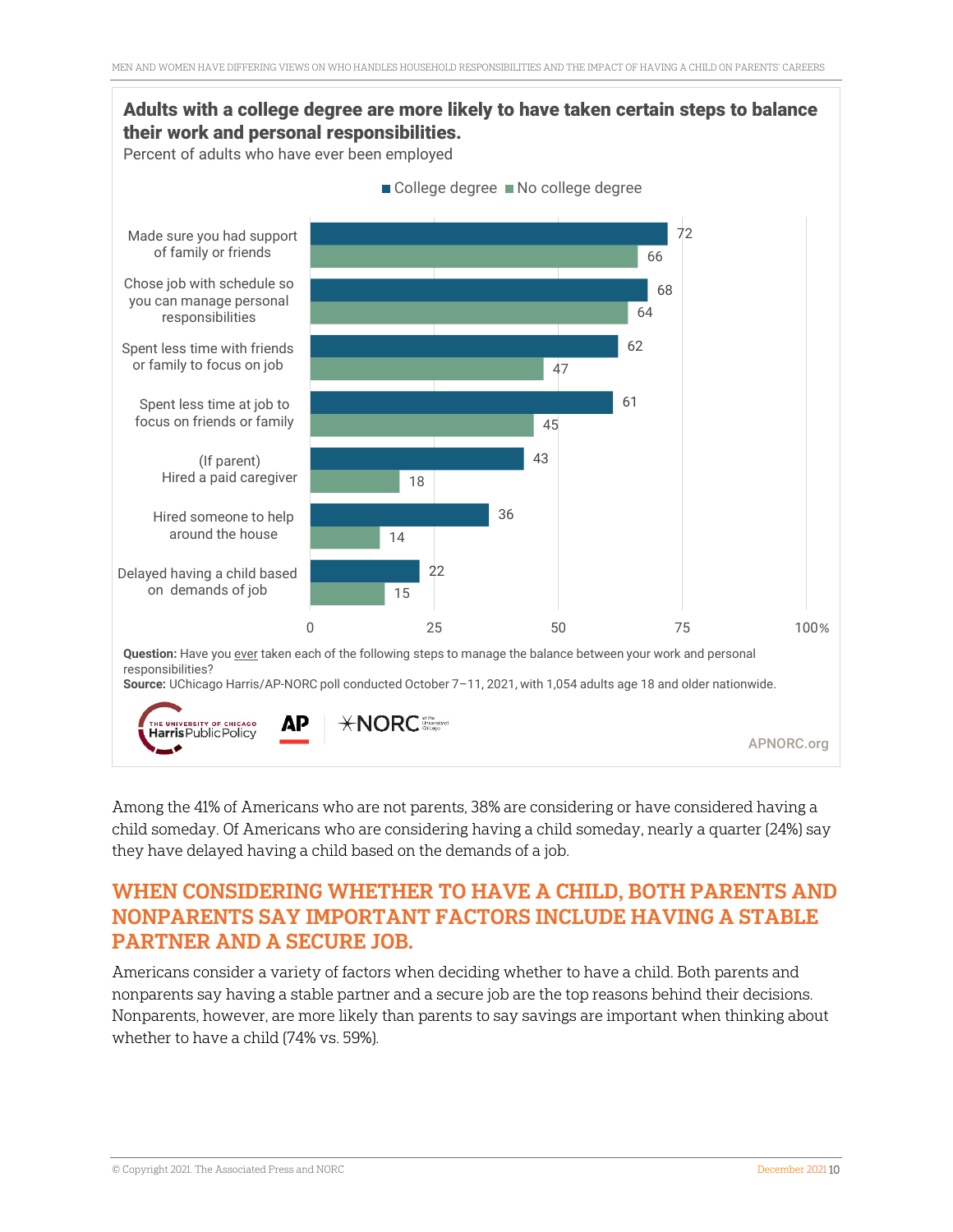

Women are more likely than men to say flexibility at work (74% vs. 66%) and just wanting to be parents (81% vs. 74%) are important when thinking about having a child.

Black Americans are more likely than white Americans to say savings, being the right age, and flexibility at work are important when thinking about having a child. Black adults and Hispanic adults are more likely than white adults to say finishing their education is an important consideration.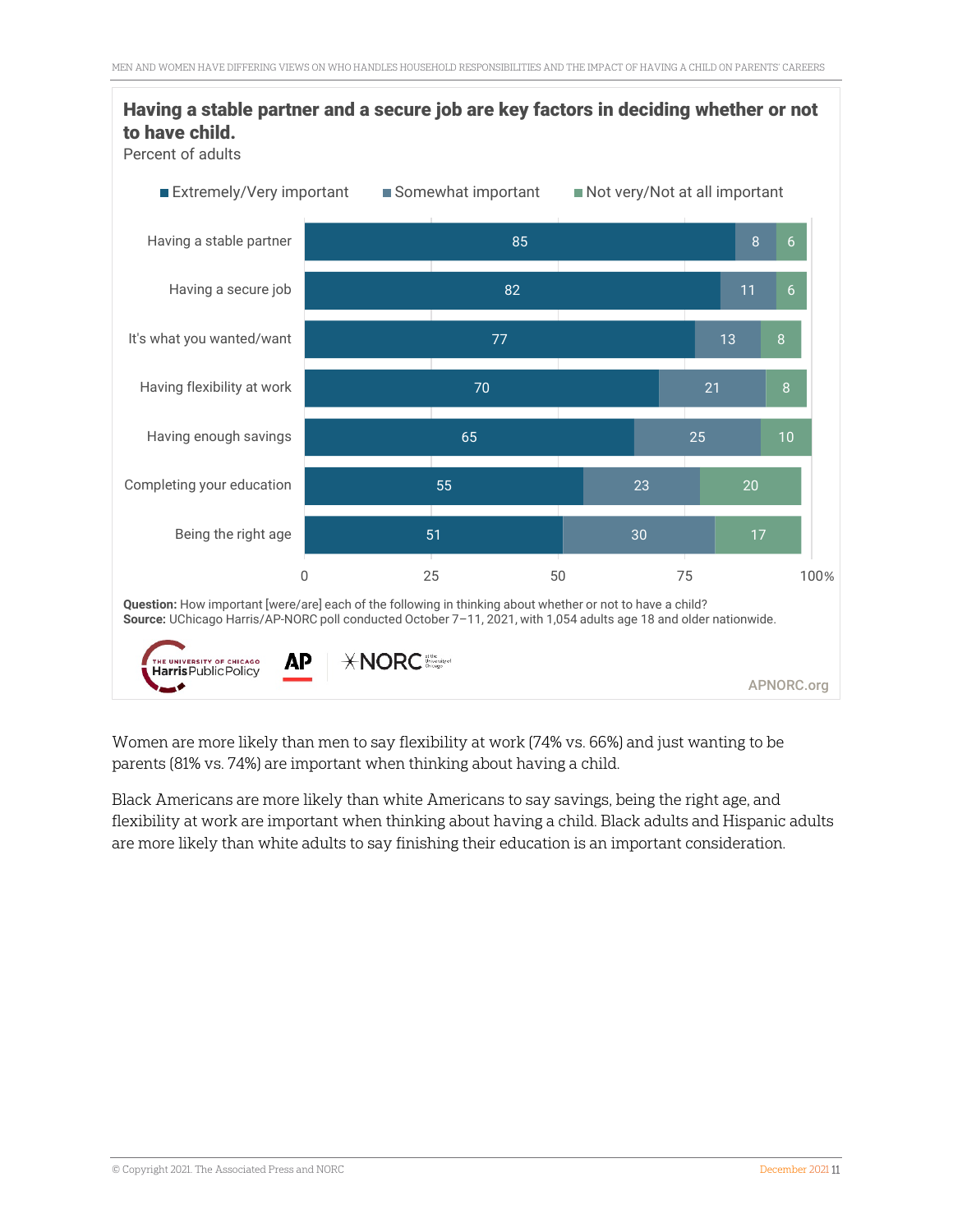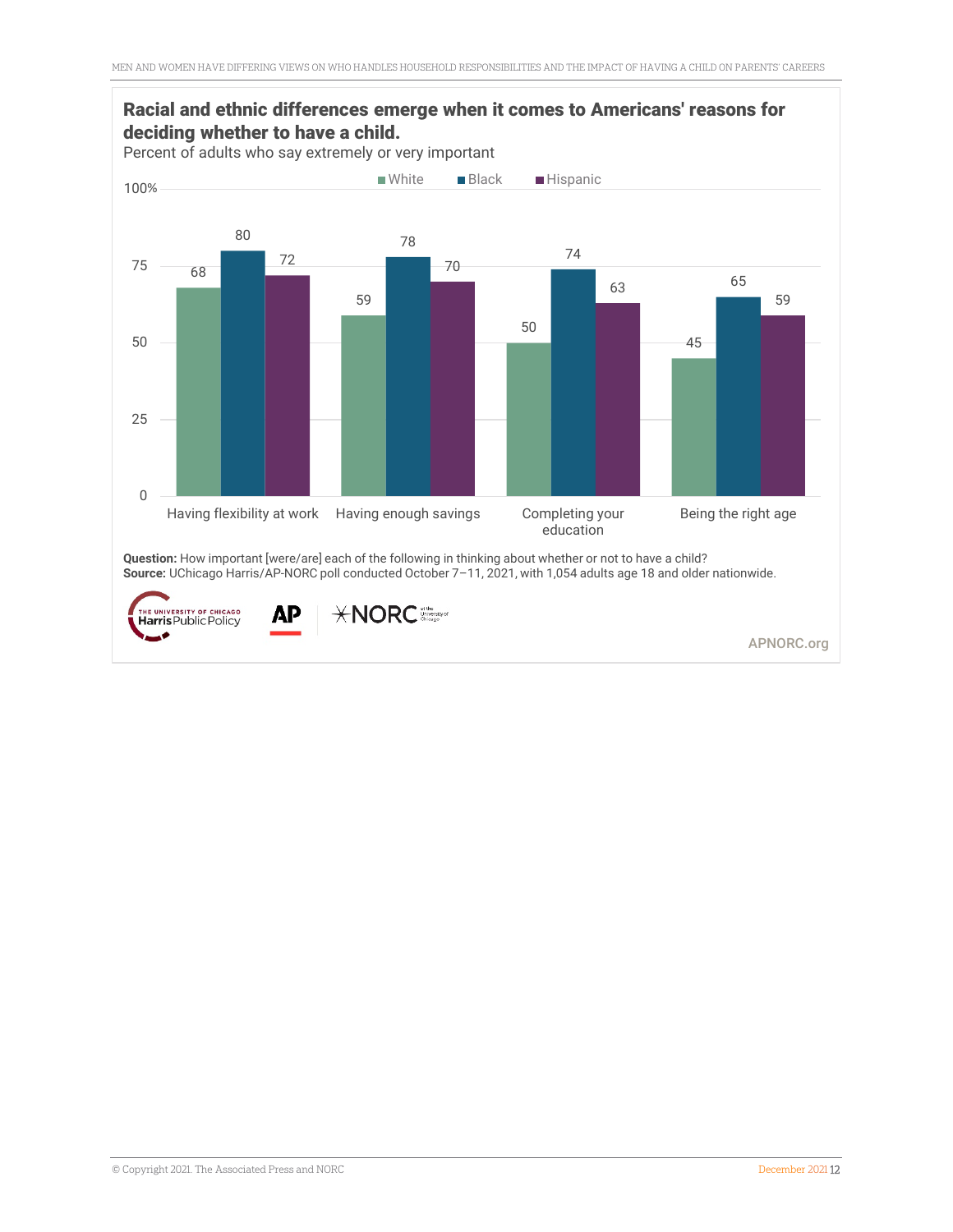### STUDY METHODOLOGY

This survey was conducted by the University of Chicago Harris School of Public Policy and The Associated Press-NORC Center for Public Affairs Research with funding from NORC at the University of Chicago. Staff from Harris Public Policy and The AP-NORC Center collaborated on all aspects of the study.

Data were collected using the AmeriSpeak Omnibus®, a monthly multi-client survey using NORC's probability-based panel designed to be representative of the U.S. household population. The survey was part of a larger study that included questions about other topics not included in this report. During the initial recruitment phase of the panel, randomly selected U.S. households were sampled with a known, non-zero probability of selection from the NORC National Sample Frame and then contacted by U.S. mail, email, telephone, and field interviewers (face-to-face). The panel provides sample coverage of approximately 97 percent of the U.S. household population. Those excluded from the sample include people with P.O. Box only addresses, some addresses not listed in the USPS Delivery Sequence File, and some newly constructed dwellings.

Interviews for this survey were conducted between October 7 and October 11, 2021, with adults age 18 and over representing the 50 states and the District of Columbia. Panel members were randomly drawn from AmeriSpeak, and 1,054 completed the survey—987 via the web and 67 via telephone. Interviews were conducted in English. The final stage completion rate is 20.0 percent, the weighted household panel recruitment rate is 19.1 percent, and the weighted household panel retention rate is 75.1 percent, for a cumulative response rate of 2.9 percent. The overall margin of sampling error is +/- 4.0 percentage points at the 95 percent confidence level, including the design effect. The margin of sampling error may be higher for subgroups.

Once the sample has been selected and fielded, and all the study data have been collected and made final, a poststratification process is used to adjust for any survey nonresponse as well as any noncoverage or under- and oversampling resulting from the study specific sample design. Poststratification variables included age, gender, census division, race/ethnicity, and education. Weighting variables were obtained from the 2021 Current Population Survey. The weighted data reflect the U.S. population of adults age 18 and over.

# ABOUT THE UNIVERSITY OF CHICAGO HARRIS SCHOOL OF PUBLIC POLICY

One of the largest graduate professional schools at the University of Chicago, Harris Public Policy has been driven by the belief that evidence-based research, not ideology or intuition, is the best guide for public policy. For more than three decades, our exceptional community of scholars, students, and alumni have applied this exacting perspective to the world's most pressing problems using the latest tools of social science. Through our undergraduate and graduate programs, we empower a new generation of data-driven leaders to create a positive social impact throughout our global society. For more information visi[t https://harris.uchicago.edu/](https://harris.uchicago.edu/)